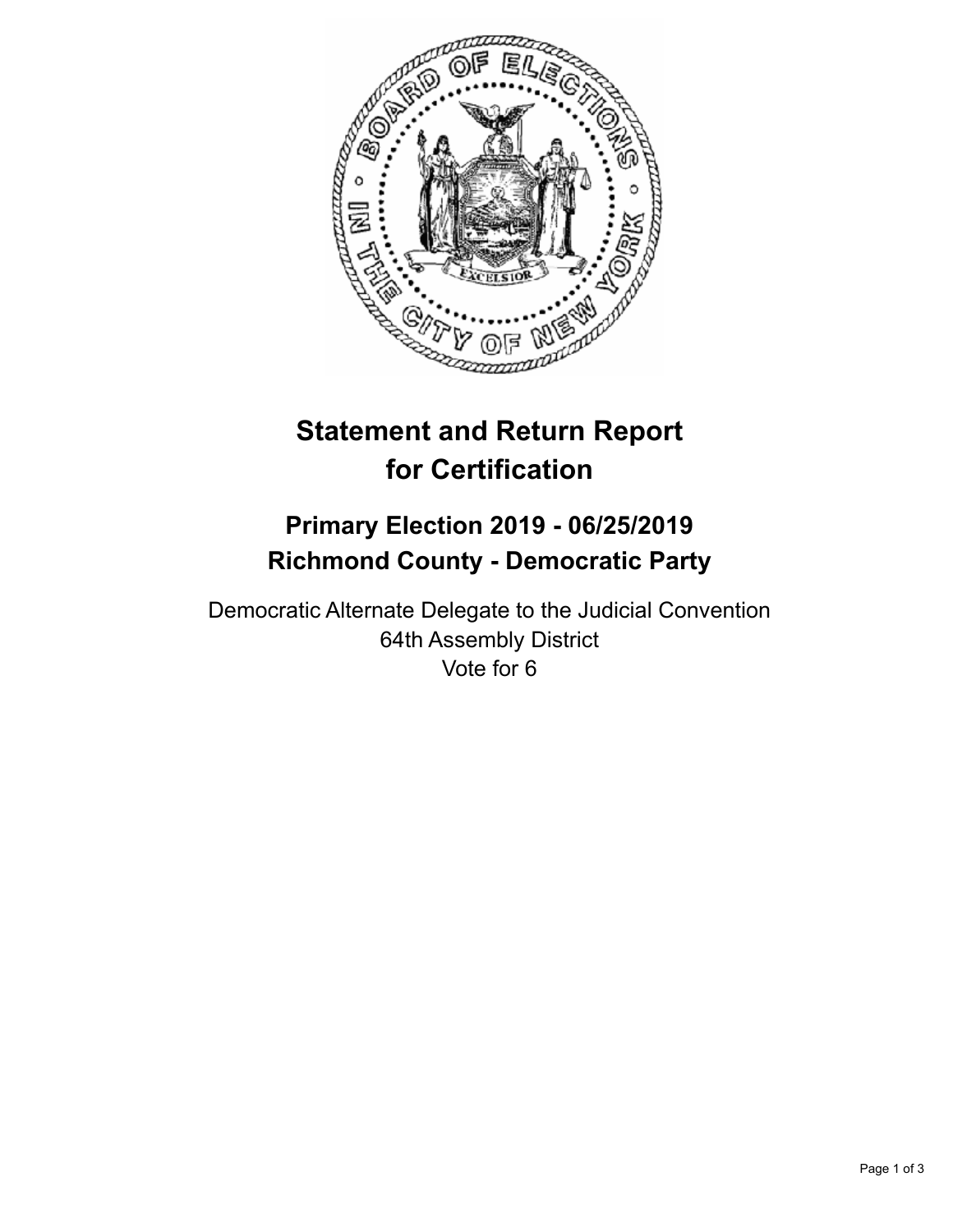

## **Assembly District 64**

| <b>PUBLIC COUNTER</b>                                    | 310            |
|----------------------------------------------------------|----------------|
| <b>MANUALLY COUNTED EMERGENCY</b>                        | 0              |
| <b>ABSENTEE / MILITARY</b>                               | 121            |
| <b>AFFIDAVIT</b>                                         | 1              |
| <b>Total Ballots</b>                                     | 432            |
| Less - Inapplicable Federal/Special Presidential Ballots | 0              |
| <b>Total Applicable Ballots</b>                          | 432            |
| VANESSA M. STECKLER                                      | 136            |
| ROSEMARY F. PALLADINO                                    | 193            |
| ROSE ANN M. MCALLISTER                                   | 168            |
| JOSEPH C. MCALLISTER JR.                                 | 135            |
| <b>BRANDON S. PATTERSON</b>                              | 125            |
| <b>MASON R. LOGIE</b>                                    | 63             |
| SADE S. RODRIGUEZ                                        | 161            |
| MICHELE POZNANSKI                                        | 140            |
| <b>JAMES CLINTON</b>                                     | 145            |
| <b>MARIANNE BRENNICK</b>                                 | 145            |
| <b>DENNIS A. BROWN</b>                                   | 149            |
| <b>MARYANN B. POPOLO</b>                                 | 184            |
| ANGIE HERNANDEZ (WRITE-IN)                               | 1              |
| MARK CASNER (WRITE-IN)                                   | $\overline{2}$ |
| UNCOUNTED WRITE-IN PER STATUTE (WRITE-IN)                | 1              |
| <b>Total Votes</b>                                       | 1,748          |
| Unrecorded                                               | 844            |